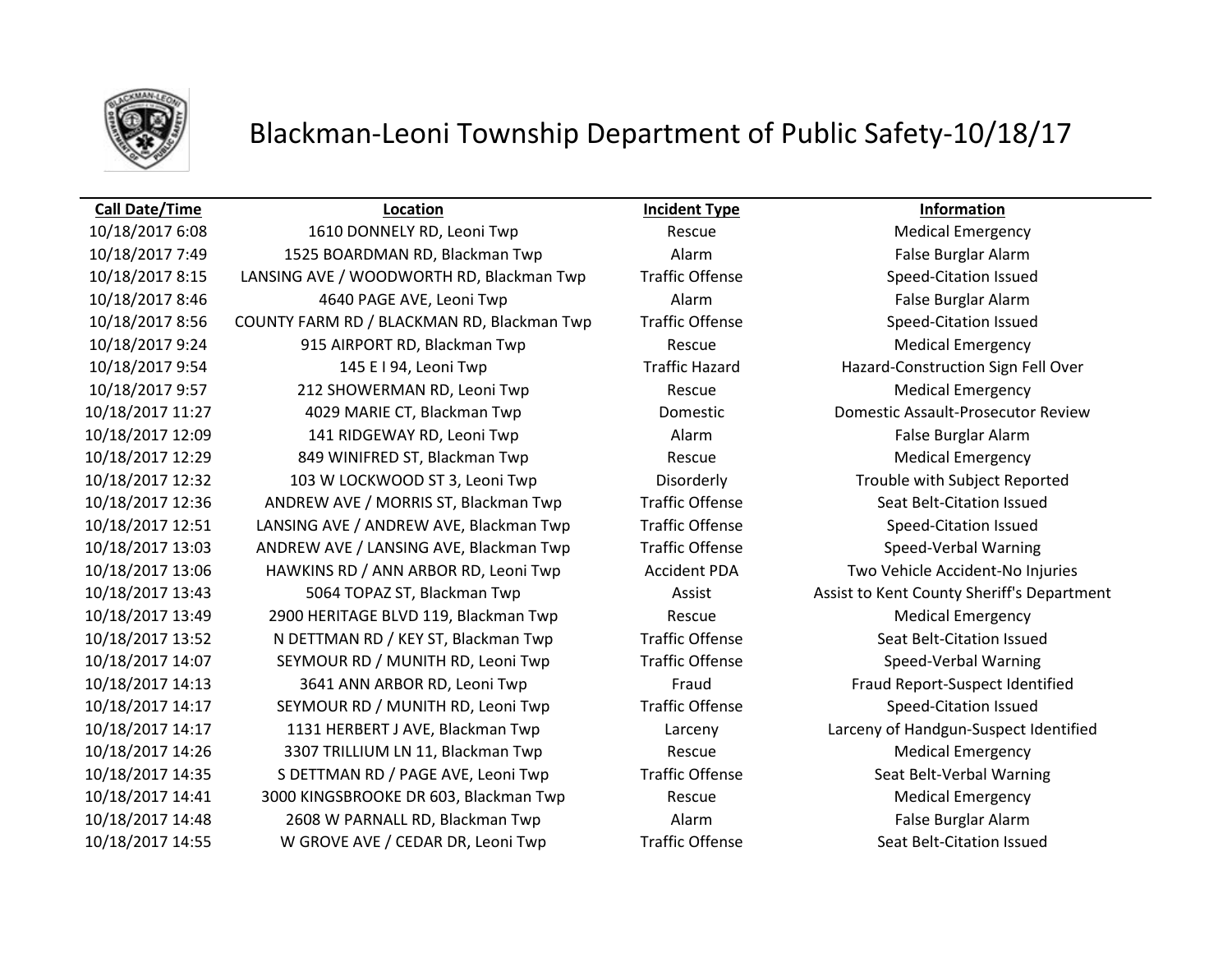

# Blackman-Leoni Township Department of Public Safety-10/18/17

### **Call Date/Time Location Incident Type Information**

10/18/2017 15:06 PAGE AVE / 5TH ST, Leoni Twp Traffic Offense Speed-Citation Issued 10/18/2017 15:06 3110 HOPTREE CT, Blackman Twp Domestic Domestic Assault-Prosecutor Review 10/18/2017 15:24 5TH ST / PAGE AVE, Leoni Twp Traffic Offense Seat Belt-Citation Issued 10/18/2017 16:03 3334 LANSING AVE, Blackman Twp Domestic Domestic Dispute-Verbal 10/18/2017 16:12 3021 E MICHIGAN AVE, Blackman Twp Peace Officer Welfare Check on Subjects-Kroger Lot 10/18/2017 16:24 142 E I 94, Leoni Twp Hit and Run Hit and Run-Two Vehicle Accident-No Injuries 10/18/2017 16:59 3610 GENEVA DR, Blackman Twp Alarm Alarm Alarm False Burglar Alarm 10/18/2017 17:11 COOPER RD / W PARNALL RD, Blackman Twp Traffic Offense Speed-Verbal Warning 10/18/2017 17:24 3303 W MICHIGAN AVE, Blackman Twp Suspicious Situation Suspicious Situation Reported-Jim Winter Buick 10/18/2017 17:25 1706 W MICHIGAN AVE, Blackman Twp Fraud Fraud Fraud Report-Applebee's 10/18/2017 17:49 128 E GROVE AVE, Leoni Twp Civil Dispute Civil Dispute-Landlord/Tenant 10/18/2017 18:02 6027 ANN ARBOR RD 144, Leoni Twp Rescue Medical Emergency 10/18/2017 18:13 PAGE AVE / S DETTMAN RD, Leoni Twp Peace Officer Welfare Check on Subject-Unable to Locate 10/18/2017 18:14 233 OAK GROVE AVE, Blackman Twp Domestic Domestic Dispute-Verbal 10/18/2017 18:42 1052 N BROWN ST, Blackman Twp Civil Dispute Civil Neighbor Dispute 10/18/2017 18:47 2655 AIRPORT RD, Blackman Twp Rescue Medical Emergency 10/18/2017 18:48 4055 PAGE AVE, Leoni Twp Alarm Alarm Alarm False Burglar Alarm 10/18/2017 19:00 8679 STULL RD, Leoni Twp Disorderly Trouble with Subject Reported 10/18/2017 19:07 3346 E MICHIGAN AVE, Leoni Twp Disorderly Trouble with Subject Reported-Speedway 10/18/2017 19:08 4750 BIRCH HAVEN RD, Blackman Twp Suspicious Situation Suspicious Situation Reported-Checked OK 10/18/2017 19:20 5705 CRANE CT, Leoni Twp Domestic Domestic Dispute-Verbal 10/18/2017 19:49 203 5TH ST, Leoni Twp Domestic Domestic Dispute-Verbal 10/18/2017 19:56 3300 W PARNALL RD, Blackman Twp Inspection Prop Property Check-Township Park 10/18/2017 19:57 3252 BENT TREE LN, Blackman Twp Domestic Domestic Dispute-Verbal 10/18/2017 20:08 203 5TH ST, Leoni Twp Warrants Subject Arrested on Outstanding Warrant 10/18/2017 20:28 2900 HERITAGE BLVD, Blackman Twp Rescue Medical Emergency 10/18/2017 20:31 3928 SYCAMORE, Blackman Twp Disorderly Trouble with Subject Reported 10/18/2017 20:52 6523 WOODMERE ST, Blackman Twp Peace Officer Welfare Check on Subject-Checked OK